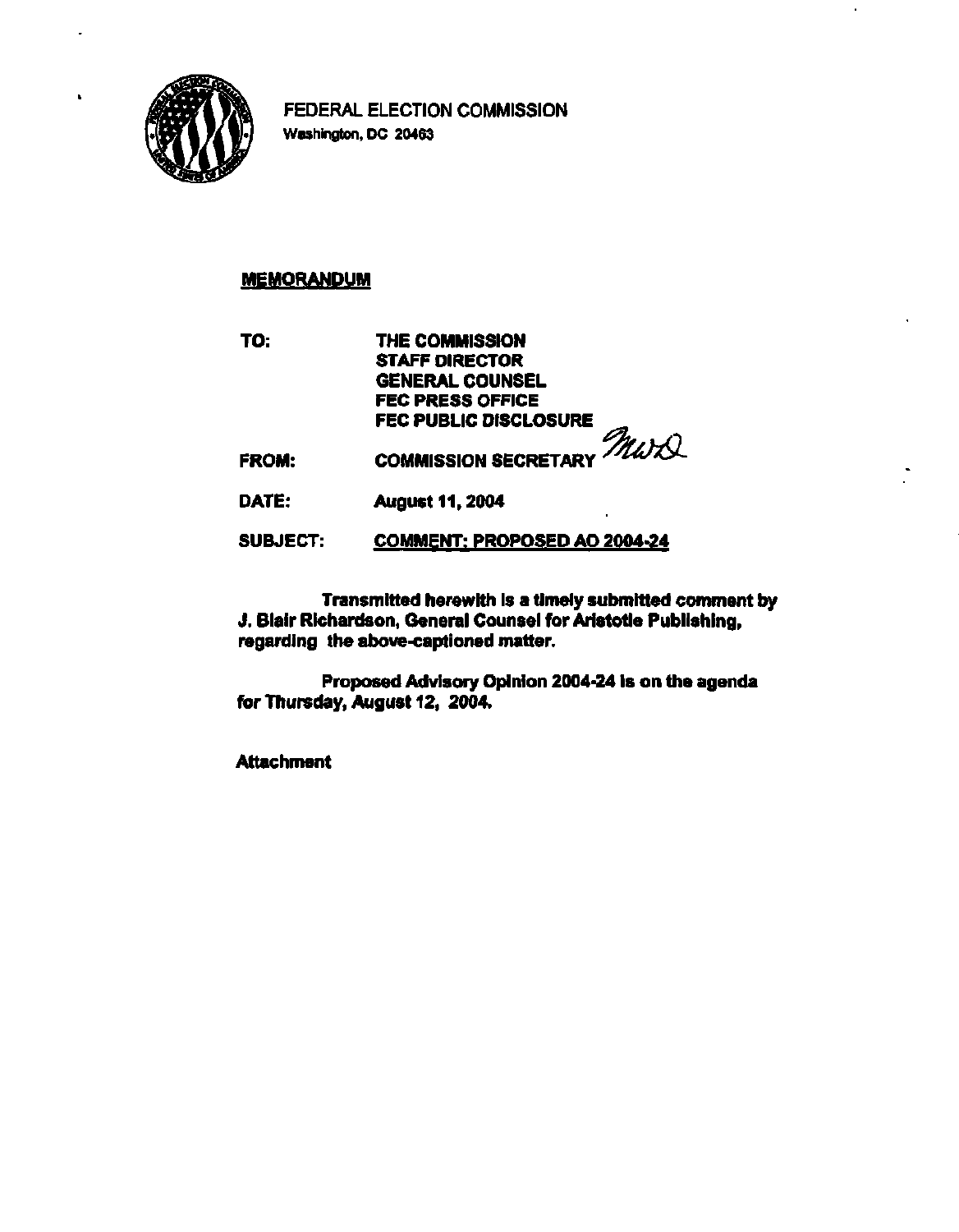# **Aristotle Publishing**

**7440 Chummley Court Falls Church. VA 22043** 

**•-r: "CEIVED \"..VL ELECTION \.: MISSION '•• •:; . "IIA T** 

**Tel. 703-846-0078 Fax 7038460576** 

**2004 AUG 11 P I2-- 0 3** 

**J. Blair Richardson General Counsel** 

## **COMMENT ON FEC DRAFT ADVISORY OPINION 2004-24**

#### **INTRODUCTION**

 $\mathbf{I}$ 

**Aristotle Publishing respectfully files this comment on Draft Advisory Opinion 2004-24, which responds to a request filed by software seller NGP, Inc.** 

**With this comment, Aristotle urges the Federal Election Commission to take two actions in the final version of Advisory Opinion 2004-24:** 

- **1. To reject unequivocally the request by NGP for permission to provide individual contributor data for purposes of unlawful solicitation of contributions and other unlawful uses.**
- **2. To reiterate existing law, which is that the determination of whether a specific publication of FEC data is legal or illegal depends upon a variety of factors relating to the scope and context of such publication.**

#### **NGP's Request for Permission to Use FEC Data For Any Purpose**

**Claiming to be the "leading national software and technology consulting firm" for Democrats, NGP has proposed obviously illegal uses of FEC contributor data. In plain contravention of all relevant legal authority, NGP asks whether it can "sort and organize" FEC data into a client's database "based on the client's needs", including for the express purpose of "soliciting contributions". NGP also asks if it may provide data to its customers "regardless of intended use". See Advisory Opinion Request 2004-24.** 

#### **Section 438(a)(4) Of The Federal Election Campaign Act**

**The law expressly prohibits individual contributor information copied from federal campaign reports or statements from being "sold or used by any person for the purpose of soliciting contributions or for commercial purposes". See Section**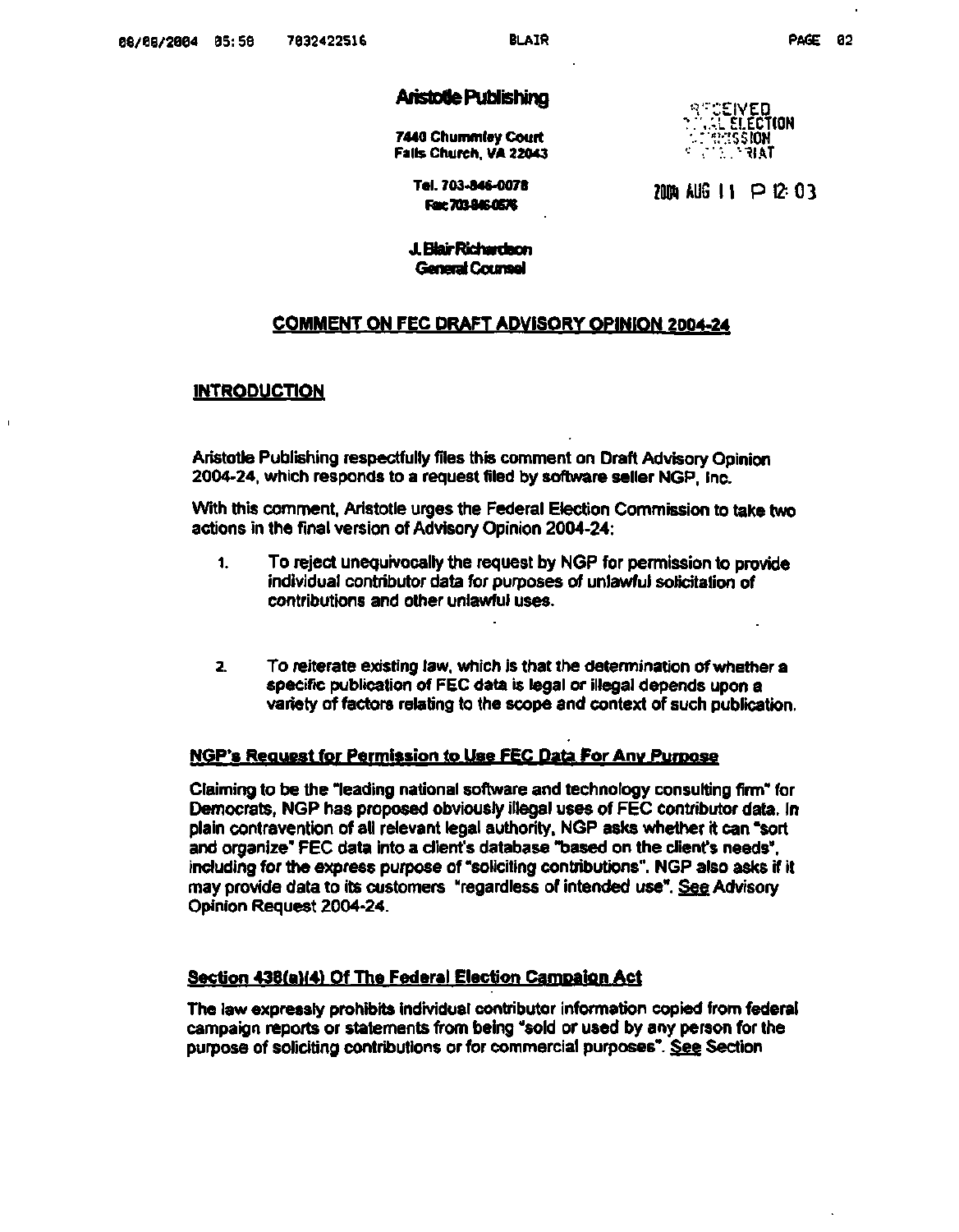# **• <sup>p</sup> a g<sup>e</sup>**

 **2 August 11.2004** 

**438(a)(4) of the Federal Election Campaign Act (2 U.S.C §438(a)(4)). NGP's**  request to provide contributor data for unlimited uses -including both political and **commercial solicitations - runs afoul of the plain language of the statute in two ways.** 

**NGP's proposal violates the express prohibitions on use of the data for soliciting contributions, and on selling the data for any purpose ("regardless of intended use") so that it can be used for purposes such as commercial solicitation and other harassment of contributors. Having provided no other context or details. NGP's request may be dismissed without the need for further analysis.** 

#### **Potential Overbreadth of Draft AO 2004-24**

**Aristotle's concern is that, because NGP has not made any serious effort to justify its misuse of FEC data, the FEC may overstate the law in rejecting NGP's mer'rtless proposal. Instead of simply noting that NGP's proposed unlimited use of FEC data violates the plain language of 2 U.S.C §438(a)(4), the draft opinion states a somewhat different conclusion, and in doing so, states the applicable legal principles too broadly.** 

**Of particular concern is the one statement that appears to be the heart of the FEC's rationale for rejecting NGP's request. Draft AO 2004-24 states that the mere inclusion of any individual contributor FEC data in campaign software is unlawful use "for a commercial purpose because NGP is a for-profit company that sells and services NGP Campaign Office for a profit."** 

**However, it has been established in court that the mere use or publication of FEC data by a commercial entity is not a per se violation of the law. In Federal Election Comm'n v. Political Contributions Data. Inc.. 943 F.2d 190 (2d Cir. 1991) ("PCD"), the Second Circuit reversed the lower court's finding that PCD, a forprofit company, had violated §438(a)(4) by selling the FEC data, even for lawful end-uses. (The lower court's finding had affirmed FEC AO 1986-25, which the FEC also relies upon in Draft AO 2004-24.)** 

**The Second Circuit found that PCD was formed in order to assemble and disseminate FEC data at a profit. Rejecting the rationale of AO 1986-25, the court noted that that a literal application of the statute "would obviously impede, if not entirely frustrate, the underlying purpose of the disclosure provisions of the FECA", as it would "bar newspapers and other commercial purveyors of news from publishing information contained in those reports under any circumstances." id. at 194.** 

**As the FEC's own website summarizes the PCD decision:** 

**PCD's sale of FEC information did not violate the commercial purposes prohibition: "The absence from PCD's reports of mailing addresses and phone numbers, as well as the caveat on each page against solicitation and commercial use, make it virtually**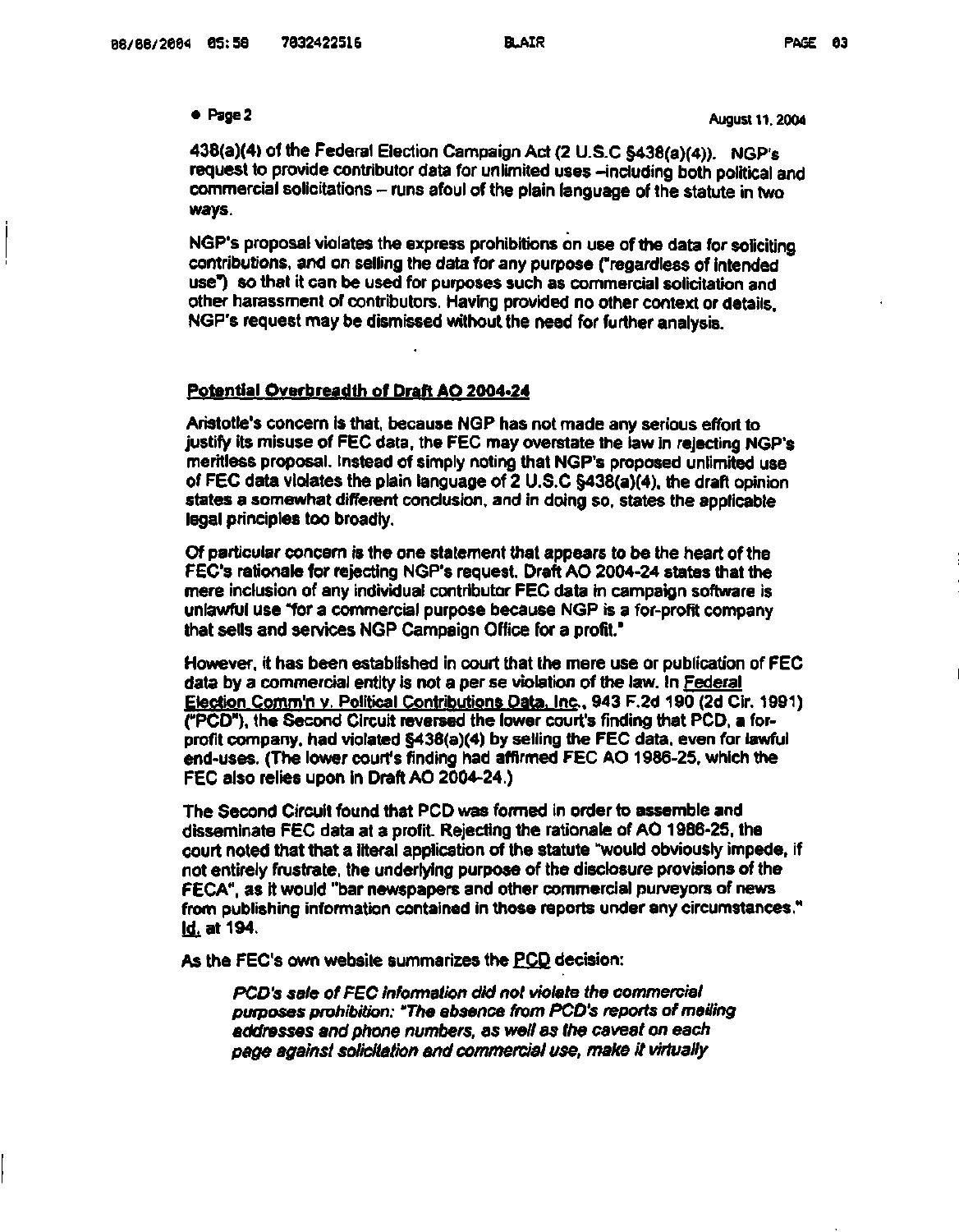### ● Pageミ

August 11.2004

**certain that these reports will be used for informative purposes (similar to newspapers, magazines, and books...), not for commercial purposes (similar to soliciting contributions or selling cars)."** 

**The court based this conclusion on its interpretation of the commercial purposes prohibition: "The §438(a)(4) prohibition is only violated by a use of FEC data which could subject the 'public-spirited' citizens who contribute to political campaigns to 'all kinds of solicitations,'" such as commercial solicitations for magazine subscriptions or credit cards.** 

See <http://www.fec.Qov/info/casums3.htm>

The FEC website summary further describes the PCD court as saying that "this reading of the prohibition **balances the need to protect the privacy of individual contributors with statutory intent to promote public disclosure of campaign finance information."** (emphasis added.)

A similar balancing test was adopted by the FEC in AO 1995-9, where the FEC cites PCD with approval, in analyzing the scope and manner in which FEC data was made available in a different context. In fact, in all of the Advisory Opinions cited in Draft AO 2004-24. analysis of whether of not there has been a violation of §438(a)(4) can depend on a variety of factors, including the nature of the medium for presentation of the individual contributor data, what data is involved, how much of the data is accessed, the intended purpose for which it is accessed. the format, the nature of the end use and the end user, the presence of adequate disclaimers, and a balancing of the privacy interests of individual contributors with statutory intent to promote public disclosure of campaign finance information.

It would be inconsistent with case law and other FEC Advisory Opinion precedent for the FEC now to rely on the rationale of AO 1986-25 to support an overly broad finding that any use, access, or publication by a for-profit campaign software provider is per se illegal.

#### **Conclusion**

Aristotle's comment thus encompasses two requests.

First, NGP purports to be designing a software package that will encourage the misuse of FEC individual contributor data for solicitation of contributions as well as any other use, without so much as the presence of an FEC disclaimer. NGP's

<sup>1</sup> The FEC had held in AO 1986-25 that, regardless of context, the mere sale of FEC information by a for-profit entity was unlawful. The Court in PCD found this to be "unreasonable" - a finding that led to the FEC's payment of PCD's attorney's fees after an unsuccessful appeal by the FEC to the U.S. Supreme Court.